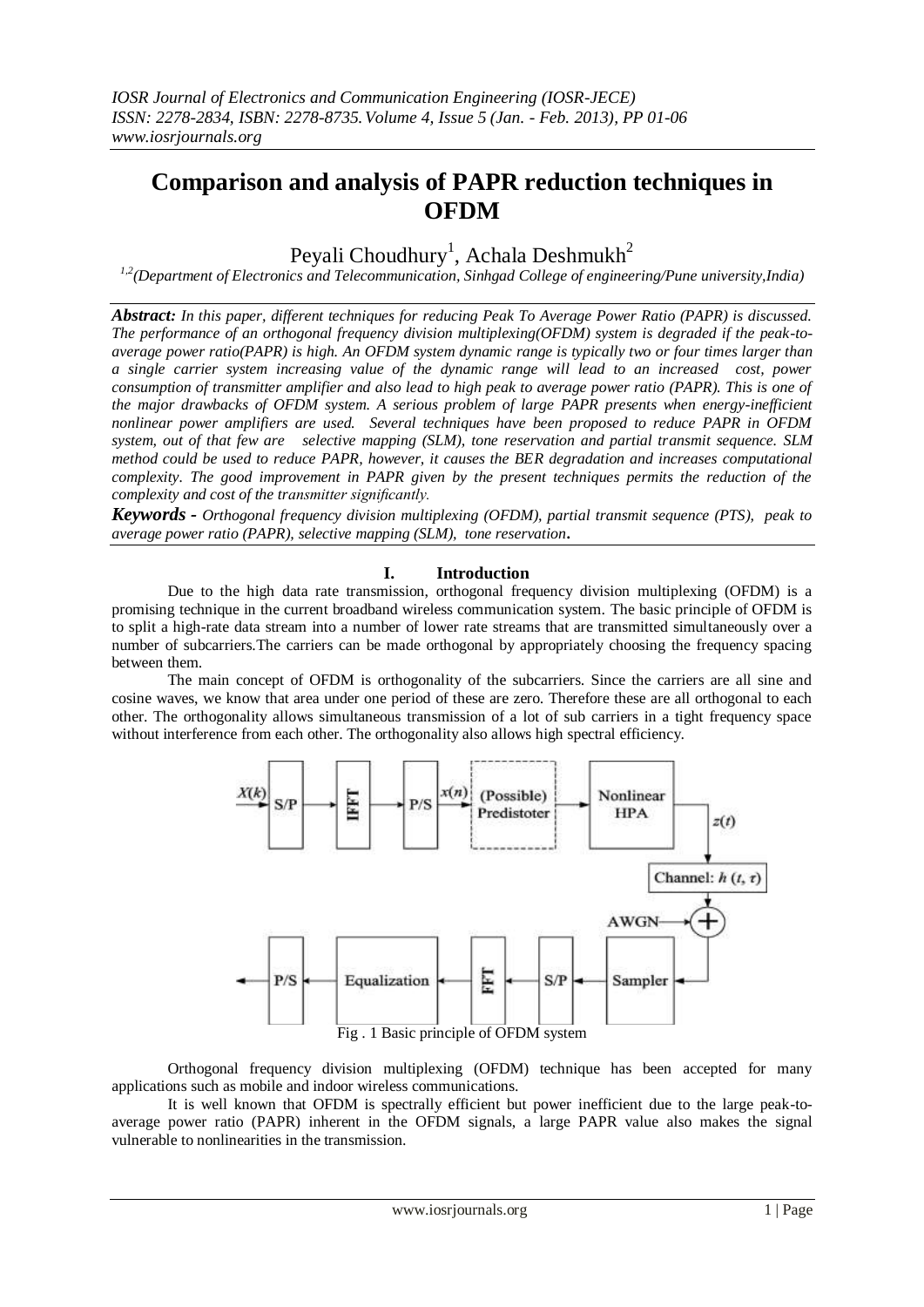A number of approaches have been proposed for reducing the PAPR of OFDM signals. For example, selective mapping or transformation [1], [2] may statistically reduce the PAPR with a relatively simple implementation cost.

Although these schemes may offer considerable reduction of the PAPR, a rigorous optimization of reduction process becomes computationally challenging for the system with a large number of subcarriers. Systematic coding techniques [3]–[5] may be attractive since they can deterministically bound the PAPR with little computational cost at the transmitter, but designing the low PAPR codes while maintaining a reasonable coding rate becomes quite difficult as the number of subcarriers increases. Probably simplest for the PAPR reduction is digital clipping and filtering of the OFDM signal [6]–[10]. The problem arises, however, that lowpass filtering the clipped OFDM signal samples results in considerable regrowth of peak power in addition to a certain amount of degradation in bit-error performance. In clipping technique [11], OFDM signal peaks larger than some threshold are deliberately clipped off. Even though this is a simple technique, it introduces in-band distortion and out of band noise. In Selective Mapping (SLM) technique the sequence with the lowest PAPR after making the few different phase changes on the identical input data sequence is selected and transmitted. To recover data, the receiver must have knowledge about the generation process of OFDM signal and phase information. This information is known as Side information (SI), which results in some loss of efficiency. To mitigate the performance degradation in the propagation channel, channel coding is usually used in communication systems.

The paper is organized as follows. After the detailed description of the peak to average power ratio in Section 2, the PAPR reduction schemes for OFDM signals is examined in Section 3. Finally conclusions are given in Section 4.

## **II. Peak To Average Power Ratio (PAPR)**

An OFDM signal is the sum of  $C_i$  complex random variables, each of it can be considered as a complex modulated signal at a different frequency. In some cases, all signal components can add up in phase and produce a large output and in some cases, they may cancel each other, producing zero output. Thus, the peak-to-average ratio (PAPR) of an OFDM system is very large. In the transmitter front-end, a power amplifier is required with a wide linear range that can include the peaks in the transmitted waveform. DAC's and ADC's must also have a wide signal range to avoid clipping. The symbols that have a large PAPR are vulnerable to errors. Peak to Average power Ratio is defined by Muller and Huber (1997) [7]:

$$
PAPR = \frac{\max |s_x(t)|^2}{\in \{|s_x(t)|^2\}} t \in [0, T]
$$
 (1)

where  $E$  denotes the expectation and  $S_x(t)$  is the OFDM transmitted signal. This expectation value is the value that we expect to measure most often if repeated measurements were made on the system. The PAPR also can be expressed in dB as in equation (2).

$$
PAPR = 10 \log \frac{\max |s_{x}(t)|^{2}}{|s_{x}(t)|^{2} / N} [db] \qquad (2)
$$

Where  $max|S_x(t)|^2$  is the maximum power of the OFDM transmitted signal while  $|S_x(t)|^2/N$  is the average power for N number of carriers.

### **3.1 Tone Reservation**

### **III. PAPR Reduction Techniques**

In this scheme, some OFDM subcarriers are reserved. These reserved subcarriers don't carry any data information, are only used for reducing PAPR. This method is called *Tone Reservation*. This technique includes number of set of reservation of tones. By using this technique reserved tones can be used to minimize the PAPR. This method is used for multicarrier transmission and also shows the reserving tones to reduce the PAPR. This technique depends on amount of complexity. When the number of tones is small reduction in PAPR may represent non negligible samples of available bandwidth. Advantage of this tone reservation is very positive that no process is needed at receiver end. And also do not need to transmit the side information along with the transmitted signal. In this technique number of loops are used and the signal will pass from each loop and depending nunber of iterate the output PAPR value will be displayed.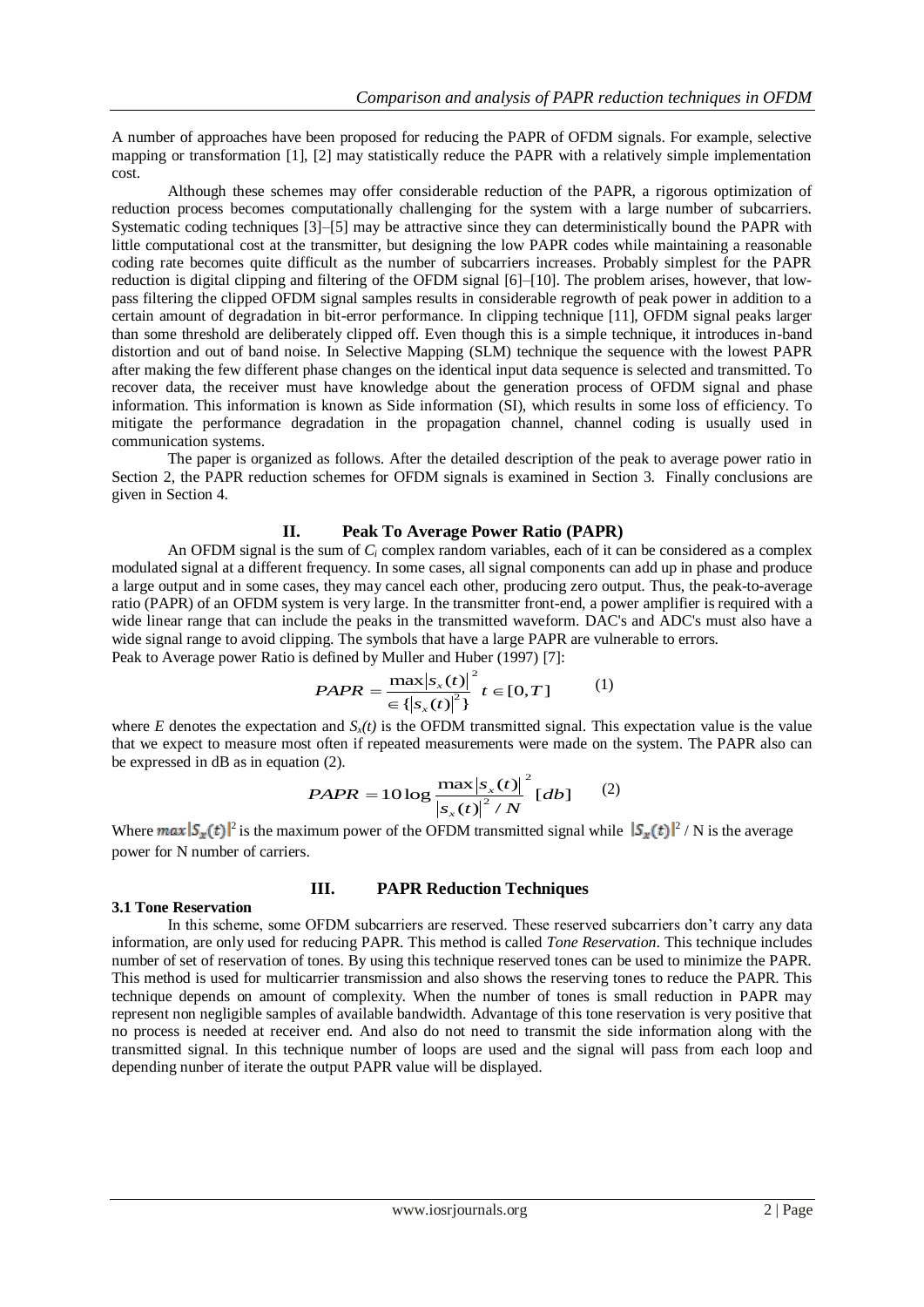

Fig.2 shows PAPR reduction up to 1.5 dB

As per the technique above figure shows the previous simulation by keeping  $\mathcal{CR}=1$ , that why reduction in the PAPR can be done up to 1.5dB only but the times always wants some changes so by this technique due to some changes better result can be display. In table the data shows reduction in  $\angle CDF$  of PAPR.

```
Table-1 Data of Reduction in CCDF for M = 32 Table-2 Data of Reduction in CCDF for M = 32
```

| $CCDF X =$                                                                                                                                | $CCDF X =$                                                                                                                                             |
|-------------------------------------------------------------------------------------------------------------------------------------------|--------------------------------------------------------------------------------------------------------------------------------------------------------|
| Columns 1 through 16                                                                                                                      | Columns 1 through 16                                                                                                                                   |
| 1.0000<br>0.9940<br>1.0000<br>0.9980<br>1.0000<br>0.9740 0.9230 0.8440 0.7430 0.6270 0.5080<br>0.3800 0.2710 0.1870 0.1280 0.0820         | 1,0000<br>1.0000 1.0000<br>1.0000<br>1,0000 1,0000<br>0.9890<br>0.9990<br>0.9970<br>1.0000<br>1.0000<br>1.0000<br>0.8820<br>0.9330<br>0.8280<br>0.9720 |
| Columns 17 through 31                                                                                                                     | Columns 17 through 31                                                                                                                                  |
| 0.0190<br>0.0070<br>0.0110<br>0.0350<br>0.0560<br>0.0030 0.0010<br>$\mathbf{0}$<br>$\Omega$<br>0<br>$\overline{0}$<br>$\theta$<br>0<br>00 | 0.7470 0.6640 0.5800 0.4880<br>0.3970 0.3190<br>0.0940<br>0.0580<br>0.1260<br>0.0410<br>0.1760<br>0.2460<br>0.0330<br>0.0170<br>0.0110                 |

The signal generated in BPSK modulation signal then signal passed from 1000 loops. OFDM signal's peaks can be remove at some level by using this technique. In this technique by using previous reservation terms further can be evaluate. Now as per shown the fig.3 this is the simulation result by using the tone reservation technique to reduce the PAPR. This proposed technique includes signal power and mean power.

Now in this technique OFDM signal is transmitted after performing IFFT.

## $X = IFFT(X * TR) * \sqrt{N}$

Here as per the signal power and combination of mean power and CR. Reduction in PAPR has been possible.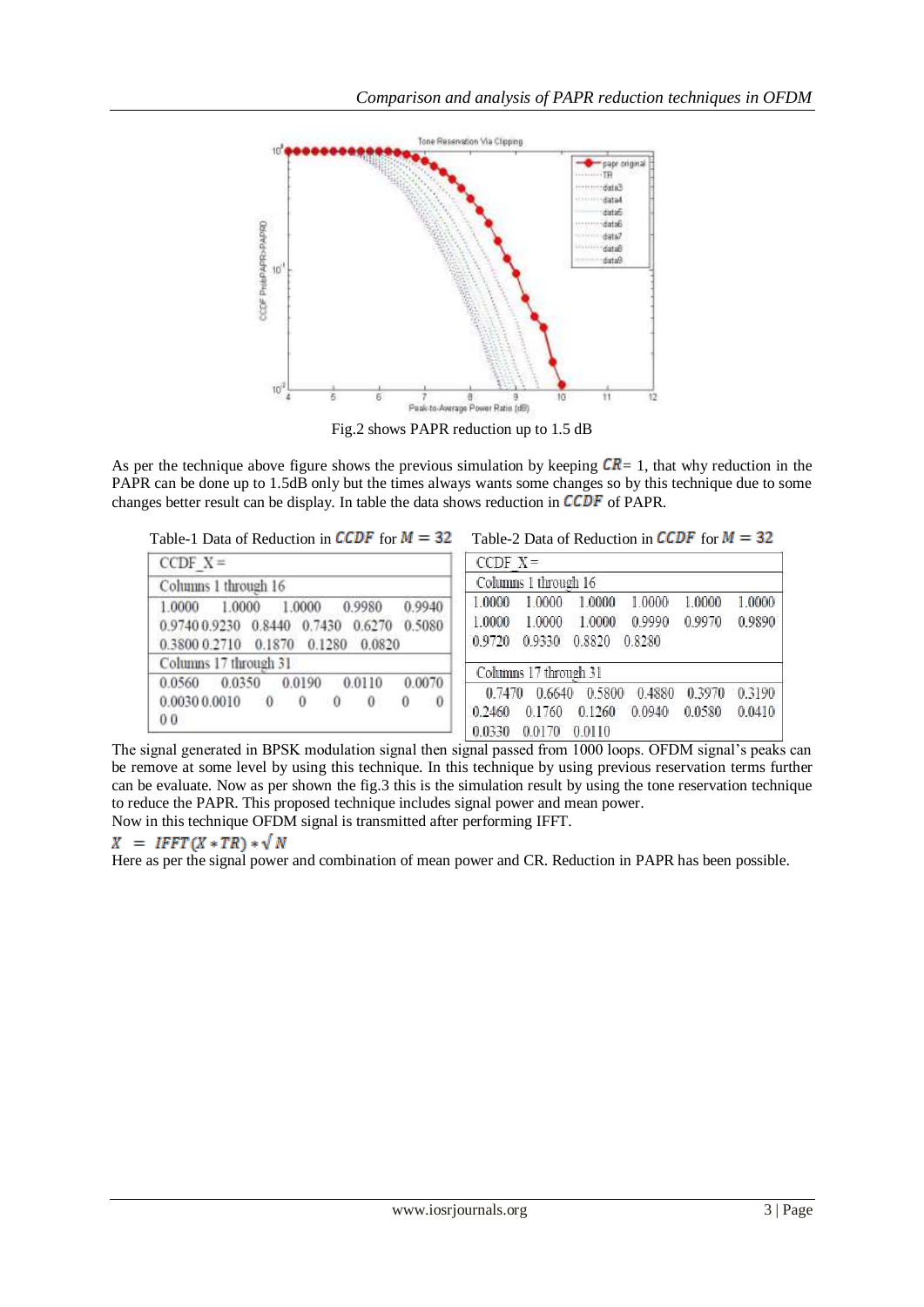

Here particular in this technique loop is 1000. And the reducing of data we can see here it is continuous decreasing. The value of CCDF is checked for 32 Times because here  $M = 32$ .

## **3.2 Partial Transmit sequence**

For PAPR reduction using partial transmit sequence a typical OFDM system with input data block in *X* has been partitioned into *M* disjoint sub-blocks of clusters, which are represented by the vectors  $\{X(m), m = 0, 1, M - 1\}$  [19].



Fig.4: Block Diagram of PTS Technique Fig.5: Reduced PAPR using PTS Technique

Therefore

$$
X = \sum_{M=0}^{M-1} X^{(m)}
$$

Where

 $X(m) = [X_0(m) X_1(m) \dots X_N - 1(m)]$  with  $X_k(m) = X_k$  or  $0 (0 \le m \le M - 1)$ . In general, for PTS scheme, the known sub block partioning methods can be classified into three categories: adjacent partition, interleaved partition and pseudo-random partition. Then, the sub blocks  $X(m)$  are transformed into M timedomain partial transmit sequences .

 $\mathcal{L}^{(m)}$  = IFFT<sub>LNxN</sub> [X<sup>(m)</sup>

These partial sequences are independently rotated by phase factors  $$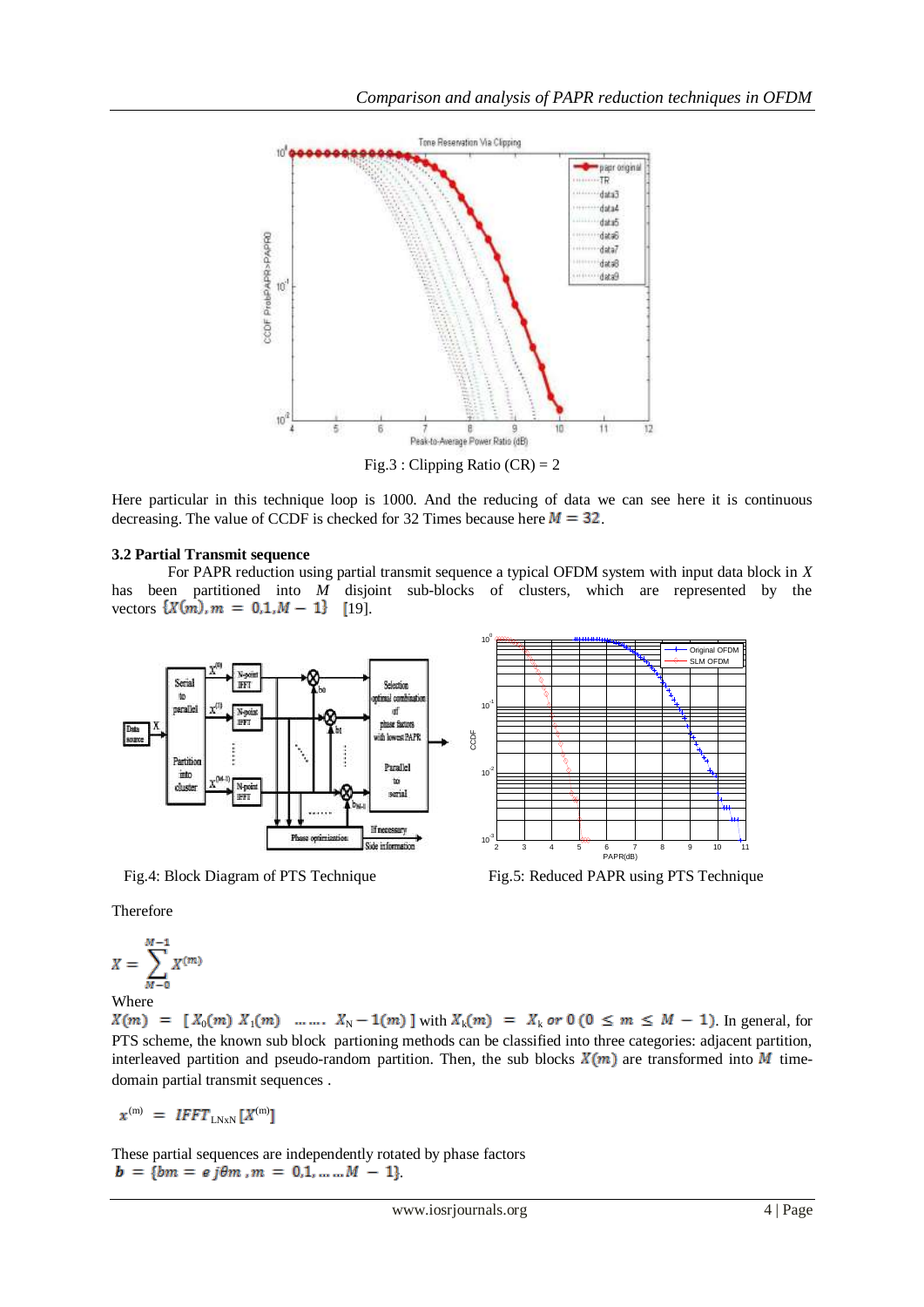The objective has been to optimally combine the  $\vec{M}$  sub blocks to obtain the time domain OFDM signals with the lowest PAPR.

$$
X = \sum_{M=0}^{M-1} b_m X^{(m)}
$$

Assuming that there are  $W$  phase angles to be allowed, thus  $bm$  has the possibility of  $W$  different values. Therefore, there are  $W^m$  alternative representations for an OFDM symbol.

The PTS technique significantly reduces the PAPR, but unfortunately, finding the optimal phase factors has been a highly complex problem. In order to reduce the search complexity, the selection of the phase factors has been limited to a set of finite number of elements. The Exhaustive Search Algorithm (ESA) [20] has been employed to find the best phase factor. However, the ESA requires an exhaustive search over all combinations of the allowed phase factors and has exponential search complexity with the number of sub blocks. To reduce the computational complexity, some simplified search techniques have been proposed such as the Iterative Flipping Algorithm (IFA) [21]. Although the IFA significantly reduces the search complexity, there has been some gap between its PAPR reduction performance and that of the ESA. A Cross-Entropy (CE) based method has been proposed by Jung-Cheih Chen [20] for obtaining the optimal phase factors for the PTS technique to reduce the PAPR. Jung-Cheih Chen[22] has proposed a Quantum-Inspired Evolutionary Algorithm(QEA) based method to obtain the optimal phase factor for the PTS technique. Abolfazl [23] has proposed an Auto-Correlation Function (ACF) to develop a new PTS sub blocking technique using Error-Correcting Codes (ECCs). This technique minimizes the number of repeated subcarrier with a sub-block and provides better PAPR reduction than pseudorandom or m-sequence sub blocking.

#### **3.3 Selective Mapping Technique**

In SLM, the input data sequences have been multiplied by each of the phase sequences to generate alternative input symbol sequences. Each of the alternative input data sequences is made the IFFT operation, and then the one with the lowest PAPR is selected for transmission [11]. A block diagram of the SLM technique has been depicted in Fig.7. Each data block is multiplied by *V* different phase factors, each of length *N* ,

 $\mathbf{v} = [\mathbf{b}_{\mathbf{v},0} \mathbf{b}_{\mathbf{v},1} \mathbf{b}_{\mathbf{u},N-1}]^T$  (v=0,1,..V-1), resulting in *V* different data blocks. Thus , the  $v^{\prime h}$  phase sequence after multiplied is  $\mathbf{X}^{\mathbf{v}} = [\mathbf{X}_0 \mathbf{b}_{\mathbf{v},0}, \mathbf{X}_1 \mathbf{b}_{\mathbf{v},1}, \dots, \mathbf{X}_{N-1} \mathbf{b}_{\mathbf{v},N-1}]^T$  ( $\mathbf{v} = 0,1,...,V-1$ ). Therefore, OFDM signals becomes as

$$
X^{\nu} \text{ (m)} = \frac{1}{\sqrt{N}} \sum_{N=0}^{N-1} X_n b_{nm} e^{j2\pi f_n t}
$$
\nWhere  $0 \le t \le NT$ ,  $v = 1, 2, \ldots, V-1$ .\n\n
$$
\frac{B_{00}}{\text{which of the number of numbers } N} = \frac{1}{\sqrt{N}} \sum_{\substack{N \text{ point} \\ N \text{ point} \\ N \text{ point} \\ N \text{ point}}} \frac{B_0}{N} \sum_{\substack{N \text{ point} \\ N \text{ point} \\ N \text{ point} \\ N \text{ point} \\ N \text{ point} \\ N \text{ point} \\ N \text{ point} \\ N \text{ point} \\ N \text{ point} \\ N \text{ point} \\ N \text{ point} \\ N \text{ point} \\ N \text{ point} \\ N \text{ point} \\ N \text{ point} \\ N \text{ point} \\ N \text{ point} \\ N \text{ point} \\ N \text{ point} \\ N \text{ point} \\ N \text{ point} \\ N \text{ point} \\ N \text{ point} \\ N \text{ point} \\ N \text{ point} \\ N \text{ point} \\ N \text{ point} \\ N \text{ point} \\ N \text{ point} \\ N \text{ point} \\ N \text{ point} \\ N \text{ point} \\ N \text{ point} \\ N \text{ point} \\ N \text{ point} \\ N \text{ point} \\ N \text{ point} \\ N \text{ point} \\ N \text{ point} \\ N \text{ point} \\ N \text{ point} \\ N \text{ point} \\ N \text{ point} \\ N \text{ point} \\ N \text{ point} \\ N \text{ point} \\ N \text{ point} \\ N \text{ point} \\ N \text{ point} \\ N \text{ point} \\ N \text{ point} \\ N \text{ point} \\ N \text{ point} \\ N \text{ point} \\ N \text{ point} \\ N \text{ point} \\ N \text{ point} \\ N \text{ point} \\ N \text{ point} \\ N \text{ point} \\ N \text{ point} \\ N \text{ point} \\ N \text{ point} \\ N \text{ point} \\ N \text{ point} \\ N \text{ point} \\ N \text{ point} \\ N \text{ point} \\ N \text{ point} \\ N \text{ point} \\ N \text{ point} \\ N \text{ point} \\ N \text{ point} \\ N \text{ point} \\ N \text{ point} \\ N \text{ point} \\ N \text{ point} \\ N \text{ point} \\ N \text{ point} \\ N \text{ point} \\ N \text{ point} \\ N \text{ point} \\ N \text{ point} \\ N \
$$

Fig.6. Block Diagram of SLM Technique Fig.7 PAPR reduction using SLM

Among the data block  $X^{\nu}(v=0,1,...V-1)$ , only one with the lowest PAPR has been selected for transmission and the corresponding selected phase factors  $b_{v,n}$  also should be transmitted to receiver as side information. For implementation of SLM OFDM systems the SLM technique needs *V* IFFT operation and the number of required bits as side information is  $[log_2 V]$  for each data block. Therefore, the ability of PAPR reduction in SLM depends on the number of phase factors *V* and the design of the phase factors. Some extension of SLM also has been proposed to reduce the computational complexity and number of the bits for side information transmission [16]. Selected Mapping (SLM) has been one of the most popular signal scrambling techniques used to reduce the PAPR of OFDM signals. In symbol scrambling techniques the input data sequence has been "scrambled" using a number of specialized scrambling sequences. The sequence which produces the lowest PAPR is the one used for transmission. The SLM technique proposed by Bauml et al. [14] takes the OFDM subcarrier data block